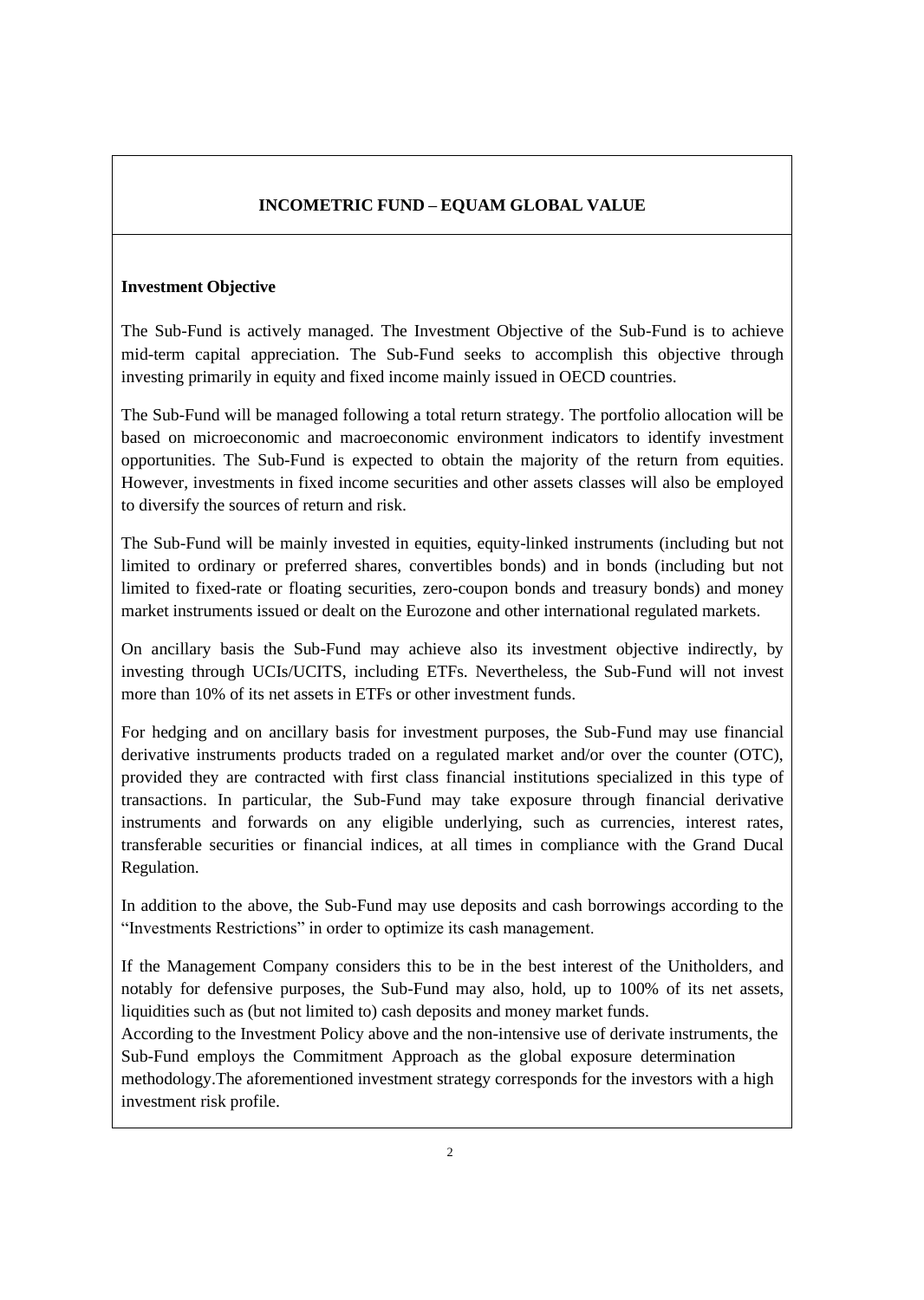#### **Performance Fee Mechanism.**

The performance fee is calculated in respect of each performance period. A performance period is a calendar year starting on 1 January and ending on 31 December of each year. Any underperformance or loss previously incurred during the life of the Sub-Fund should be recovered before a Performance Fee becomes payable. The performance fee will be calculated separately per Class of Units.

The performance fee is payable yearly as at the end of a performance period on 31 December of each year. The percentage of the performance fee in respect of any Class of Units is indicated in the table below. The performance fee in respect of the Sub-Fund will be paid if the net asset value per Unit as at the end of performance period exceeds the "High Watermark". The High Watermark is the greatest of (i) the highest net asset value per Unit at the end of a given year where a performance fee has been paid and (ii) the Initial Subscription Price.

An accrual in respect of the performance fee will be made on each Valuation Date if the condition referred to in the previous paragraph is met. An example of calculation is provided below.\*

The performance fee is calculated on the basis of the Net Asset Value per Unit after deducting all expenses, fees (but not the performance fee) and adjusting for subscriptions, redemptions and distributions during the relevant performance period so that these will not affect the performance fee payable.

If the event that an investor redeems Units prior to the end of the performance period, any accrued but unpaid performance fee relating to those Units shall be paid to the Investment Manager or Investment Advisor at the end of the performance period.

If the Investment Management Agreement or Investment Advisory Agreement with an Investment Manager/Advisor, as the case may be, entitles to a performance fee is terminated before the end of any performance period, the performance fee in respect of such performance period will be calculated and paid as if the date of termination was the end of the relevant performance period.

\* Example of calculation of performance fee of 8%:

Beginning of the performance period: 01.01.2019;

End of the performance period: 31.12.2019;

NAV per unit at 01.01.2019: EUR 100;

High watermark (HWM) at 01.01.2019: EUR 100 (initial subscription price).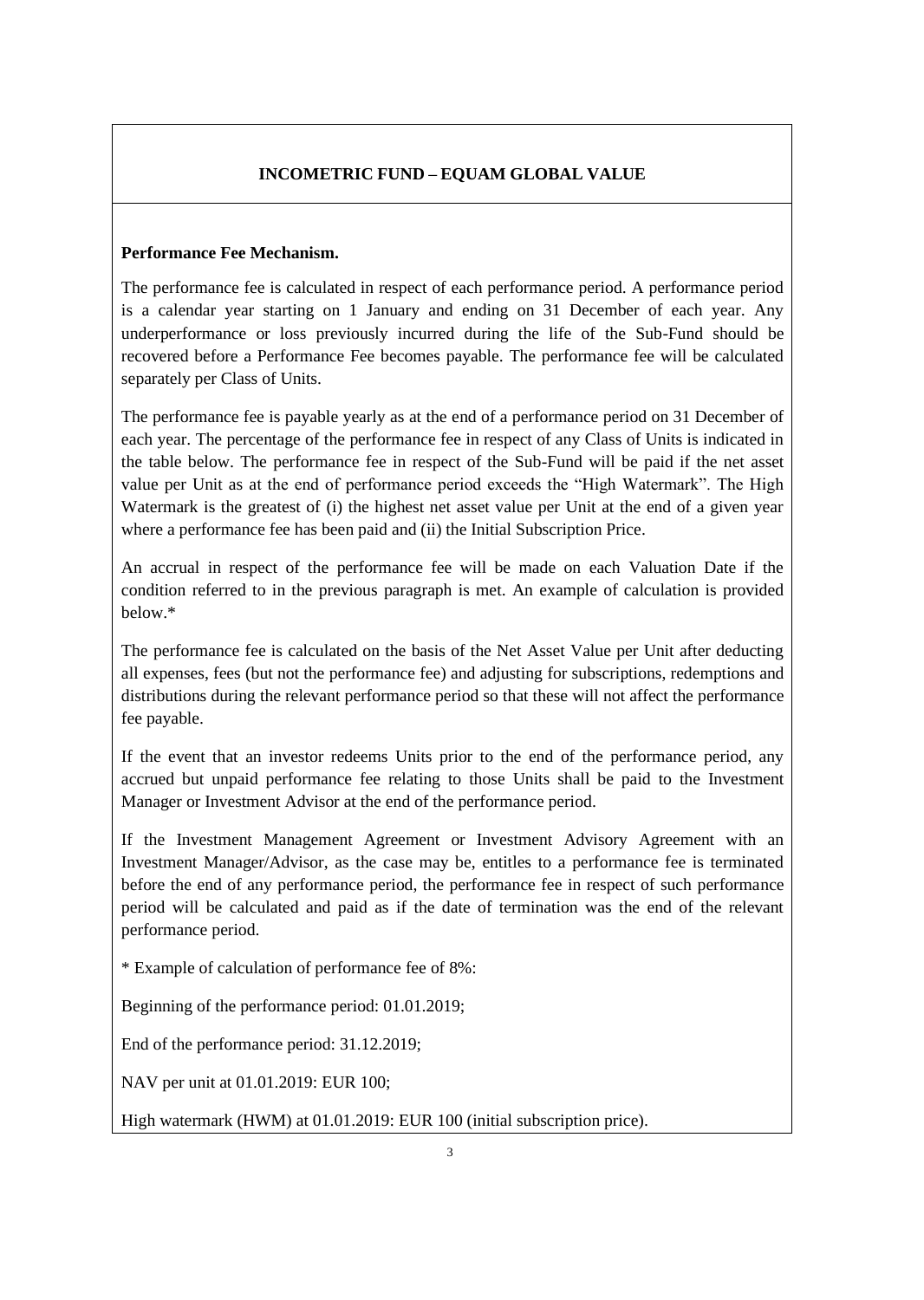For the purpose of this example, we assume the NAV increases only on 31.01.2019, 28.02.2019 and 31.12.2019 for ease of presentation. The performance fee accrual is reversed and recalculated for each NAV starting from the beginning of the performance period, thus ensuring there is no double accounting. In case the performance of the Sub-Fund for the period is negative, there will be no performance fee accrued. The HWM is the reference for the calculation of the performance. As the Sub-Fund net asset value (NAV) is calculated daily, the performance accrual, if any, is also calculated daily.

Example of first accrual at 31.01.2019:

NAV per unit at 31.01.2019: EUR 105

Performance fee accrual between 01.01.2019 and 31.01.2019: EUR 0.4 per unit (105-100 x 8%).

Example of second accrual at 28.02.2019:

NAV per unit at 28.02.2019: EUR 103

Performance fee accrual between 01.01.2019 and 28.02.2019: EUR 0.24 per unit (103-100 x 8%).

End of the performance period at 31.12.2019:

NAV per unit at 31.12.2019: EUR 110;

Performance fee accrual between  $01.01.2019$  and  $31.12.2019$ : EUR 0.64 per unit (110-100 x 8%);

Units outstanding as of 31.12.2019: 1,000,000

Total NAV as of 31.12.2019: EUR 110,000,000

Performance fee paid on 31.12.2019: 1,000,000 x EUR 0.64 = EUR 640,000

At the end of the year on 31.12.2019, the final performance fee is calculated for the whole year. However, over the year, an accrual needs to be calculated for every NAV on a daily basis (except where the performance is negative). This ensures that investors pay a fair price when entering or exiting the Sub-Fund within the performance period.

HWM (highest NAV where performance fee paid): EUR 110 – applicable from 01.01.2020 on.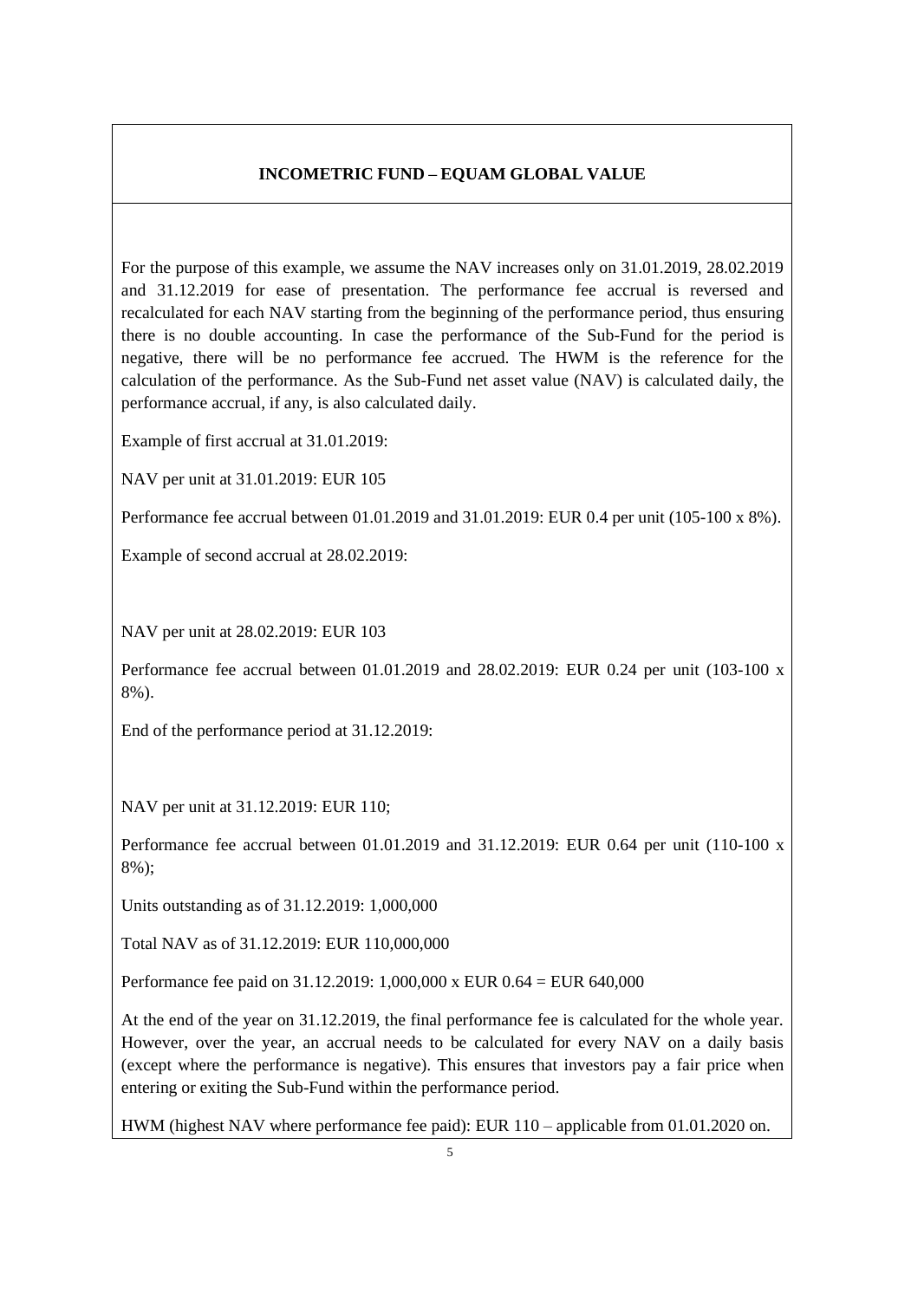| <b>Reference Currency</b>  | <b>EUR</b>                                                                                                                                                                                                                                                                                                                                                                                                                                                                                                                                                                                                                                                                                                                                                                                                                                                   |
|----------------------------|--------------------------------------------------------------------------------------------------------------------------------------------------------------------------------------------------------------------------------------------------------------------------------------------------------------------------------------------------------------------------------------------------------------------------------------------------------------------------------------------------------------------------------------------------------------------------------------------------------------------------------------------------------------------------------------------------------------------------------------------------------------------------------------------------------------------------------------------------------------|
| <b>Investment Manager</b>  | Adepa Asset Management SA                                                                                                                                                                                                                                                                                                                                                                                                                                                                                                                                                                                                                                                                                                                                                                                                                                    |
| <b>Investment Advisor</b>  | The Investment Manager has agreed to receive investment<br>advice from EQUAM CAPITAL, EAFI S.L. with<br>registered address at c/Serrano 78 3° Izquierda, 28006<br>Madrid (Spain).                                                                                                                                                                                                                                                                                                                                                                                                                                                                                                                                                                                                                                                                            |
| <b>Valuation Day</b>       | Daily. If such day is not a Business Day in Luxembourg<br>or falls within a period of suspension of determination of<br>Asset Value, as described in the<br>Net<br>Section<br>"Determination of the Net Asset Value of Units", then the<br>valuation day will be the following Business Day.                                                                                                                                                                                                                                                                                                                                                                                                                                                                                                                                                                 |
| <b>Classes of Units</b>    | Class A: reserved for retail and institutional investors<br>denominated in Euro.<br>Class B: reserved for retail and institutional investors and<br>denominated in Euro.<br>Class C: reserved for retail and institutional investors<br>denominated in Euro.<br>Class D: reserved for institutional investors and other<br>Investors having entered into a discretionary mandate or<br>fee based advisory mandate with financial intermediaries<br>which, according to regulatory requirements or based on<br>individual fee arrangements, may not accept and keep trail<br>commissions and denominated in Euro.<br>Class E: reserved for retail and institutional investors<br>denominated in Euro for investors<br>accessing the<br>Management Company's investment platform channel or<br>investing directly through the Registrar and Transfer<br>Agent. |
| <b>Categories of Units</b> | Class A: accumulation of income<br>Class B: accumulation of income                                                                                                                                                                                                                                                                                                                                                                                                                                                                                                                                                                                                                                                                                                                                                                                           |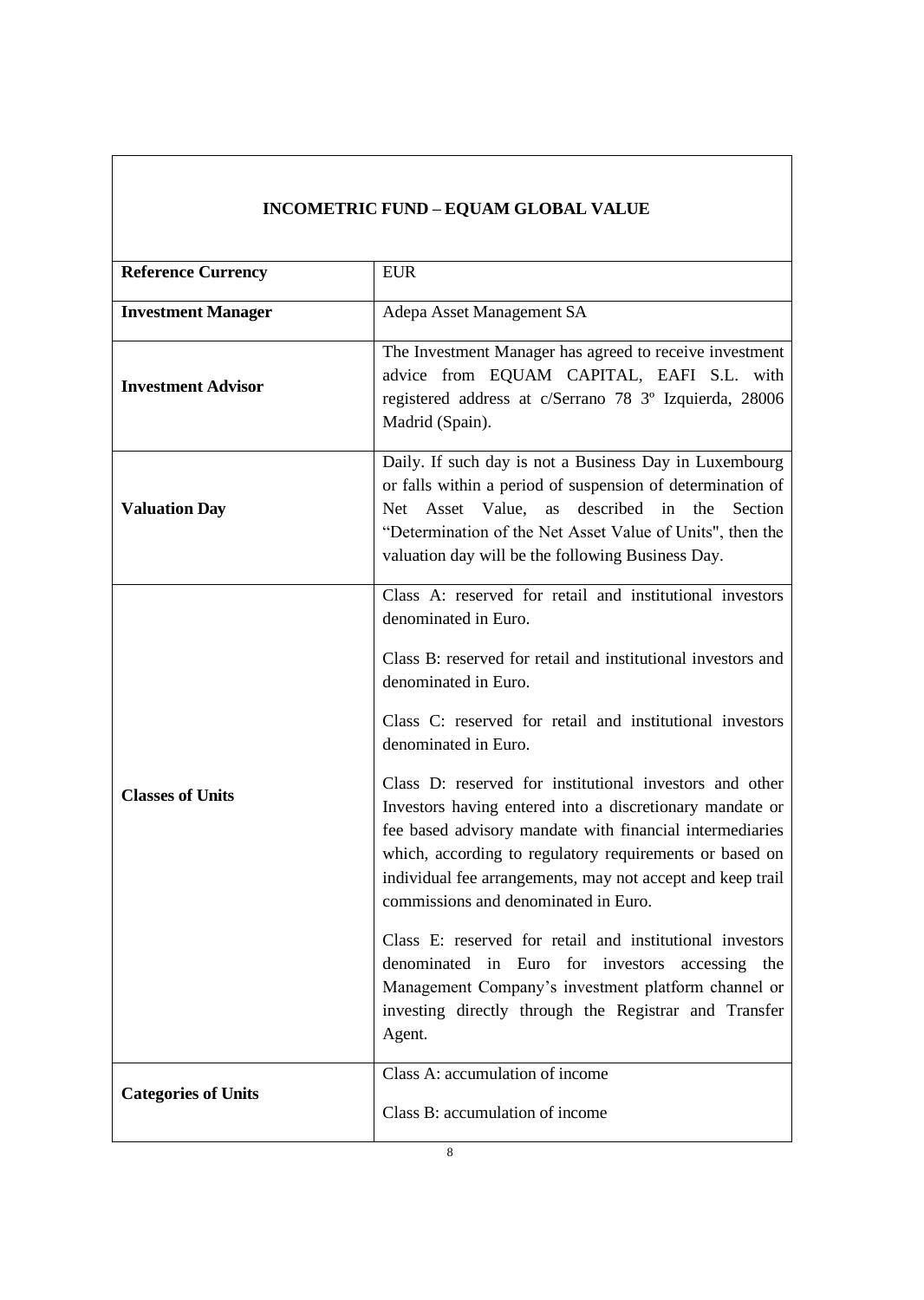|                                                                                                                                                      | Class C: accumulation of income                                                                                                                                                                                                                                                                                                                                                                   |
|------------------------------------------------------------------------------------------------------------------------------------------------------|---------------------------------------------------------------------------------------------------------------------------------------------------------------------------------------------------------------------------------------------------------------------------------------------------------------------------------------------------------------------------------------------------|
|                                                                                                                                                      | Class D: accumulation of income                                                                                                                                                                                                                                                                                                                                                                   |
|                                                                                                                                                      | Class E: accumulation of income                                                                                                                                                                                                                                                                                                                                                                   |
|                                                                                                                                                      | The initial subscription period will be from $5th$ January<br>2015 to 14 <sup>th</sup> January 2015. The Net Asset Value will be<br>calculated for the first time on the 15 <sup>th</sup> January 2015 (the<br>Launch Date).                                                                                                                                                                      |
| <b>Initial Subscription Day/Period</b>                                                                                                               | If no subscription has been received on the initial<br>subscription period, the launch date will be the next<br>Business Day on which the first subscriptions for the Sub-<br>Fund will have been accepted at the initial price. The<br>Management Company at its own discretion may establish<br>an extension of the initial subscription period and/or a<br>change of the launch date.          |
|                                                                                                                                                      | Class A: EUR 100                                                                                                                                                                                                                                                                                                                                                                                  |
|                                                                                                                                                      | Class B: EUR 100                                                                                                                                                                                                                                                                                                                                                                                  |
| <b>Initial Price</b>                                                                                                                                 | Class C: EUR 100                                                                                                                                                                                                                                                                                                                                                                                  |
|                                                                                                                                                      | Class D: EUR 100                                                                                                                                                                                                                                                                                                                                                                                  |
|                                                                                                                                                      | Class E: EUR 100                                                                                                                                                                                                                                                                                                                                                                                  |
|                                                                                                                                                      | Class A: EUR 500,000                                                                                                                                                                                                                                                                                                                                                                              |
| <b>Minimum Initial Investment*</b>                                                                                                                   | Class B: EUR 100                                                                                                                                                                                                                                                                                                                                                                                  |
|                                                                                                                                                      | Class C: EUR 5,000,000                                                                                                                                                                                                                                                                                                                                                                            |
| *The applicable Minimum Initial<br>Investment may be waived or<br>varied on a case-by-case basis, by<br>the Management Company in its<br>discretion. | Class D: EUR 1,000,000 for Institutional Investors. Not<br>having<br>applicable<br>Investors<br>entered<br>for<br>into<br><sub>a</sub><br>discretionary mandate or fee based advisory mandate with<br>financial intermediaries which, according to regulatory<br>requirements or based on individual fee arrangements,<br>may not accept and keep trail commissions.<br><b>Class E: EUR 1,000</b> |
|                                                                                                                                                      |                                                                                                                                                                                                                                                                                                                                                                                                   |
| <b>Minimum</b><br><b>Subsequent</b>                                                                                                                  | <b>Class A: EUR 1,000</b>                                                                                                                                                                                                                                                                                                                                                                         |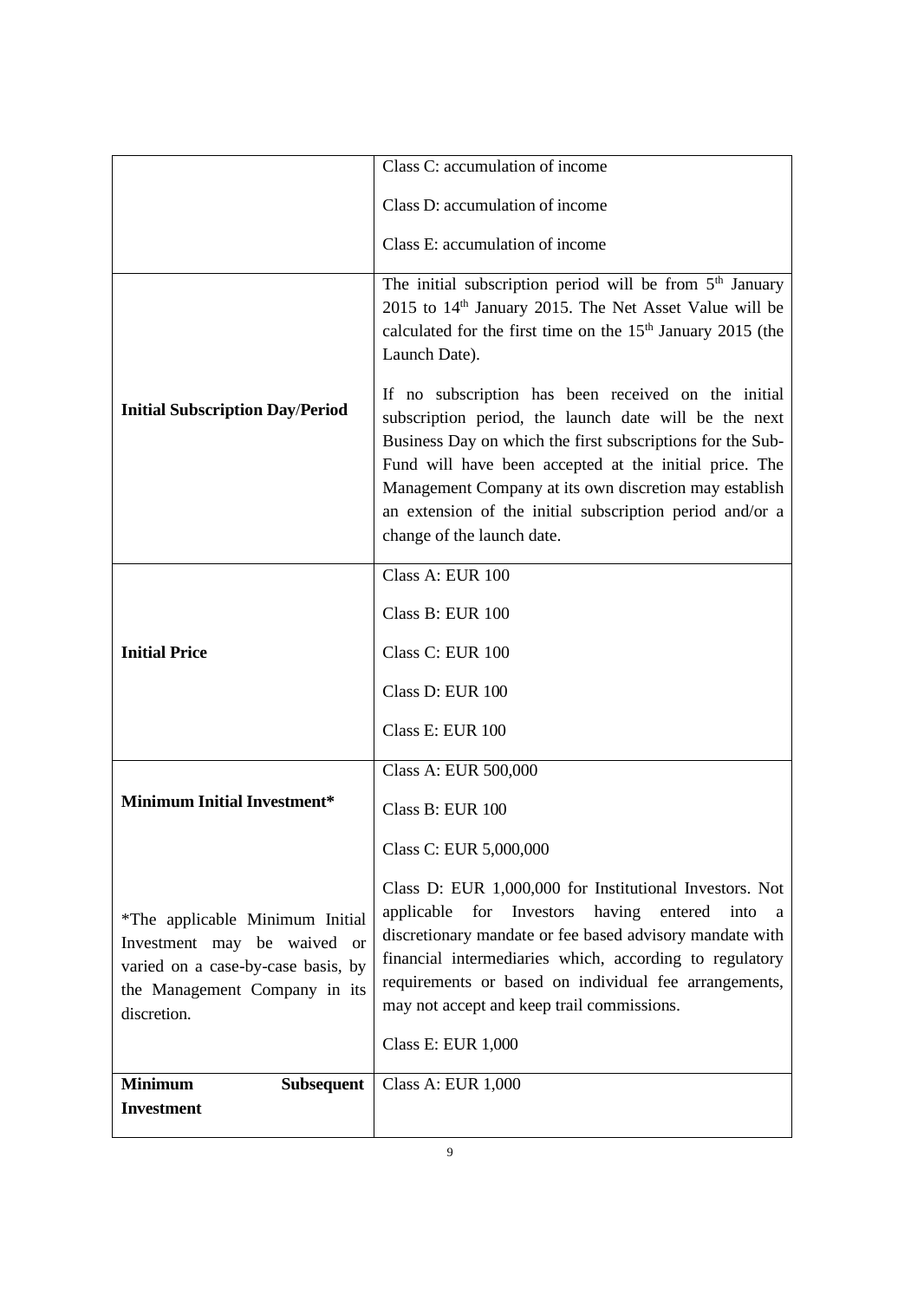|                                                        | Class B: EUR 100                                                                                                                                                                                                                               |
|--------------------------------------------------------|------------------------------------------------------------------------------------------------------------------------------------------------------------------------------------------------------------------------------------------------|
|                                                        | <b>Class C: EUR 1,000</b>                                                                                                                                                                                                                      |
|                                                        | <b>Class D: EUR 1,000</b>                                                                                                                                                                                                                      |
|                                                        | <b>Class E: EUR 1,000</b>                                                                                                                                                                                                                      |
| Subscription, redemption<br>and<br>conversion deadline | 11 a.m. Luxembourg time, one (1) Business Day prior to<br>the applicable Valuation Day. Applications received by<br>the registrar and transfer agent after this time will be<br>deemed to have been received on the following Business<br>Day. |
|                                                        | Subscription monies are due to be paid two (2) Business<br>Days following the Valuation Day.                                                                                                                                                   |
|                                                        | Redemption monies are due to be paid three (3) Business<br>Days following the Valuation Day.                                                                                                                                                   |
| <b>Subscription Commission</b>                         | None                                                                                                                                                                                                                                           |
| <b>Redemption Commission</b>                           | None                                                                                                                                                                                                                                           |
| <b>Conversion Commission</b>                           | None                                                                                                                                                                                                                                           |
|                                                        | Class A: $1\%$                                                                                                                                                                                                                                 |
| <b>Management Fee</b>                                  | Class B: 1.85 %                                                                                                                                                                                                                                |
|                                                        | Class C: 1%                                                                                                                                                                                                                                    |
|                                                        | Class D: 1.25 %                                                                                                                                                                                                                                |
|                                                        | Class E: 1.50%                                                                                                                                                                                                                                 |
|                                                        | Such fees are accrued on each Valuation Day and payable<br>monthly in arrears.                                                                                                                                                                 |
|                                                        | The management fees may be applied or may be waived,<br>in whole or in part, at the discretion of the Management<br>Company.                                                                                                                   |
|                                                        | According to the Investment Advisory Agreement:                                                                                                                                                                                                |
| <b>Investment Advisory Fee</b>                         | Class A: Up to 0.97% of the Sub-Fund's total net assets<br>deducting EUR 10.000 and (if any) also deducting                                                                                                                                    |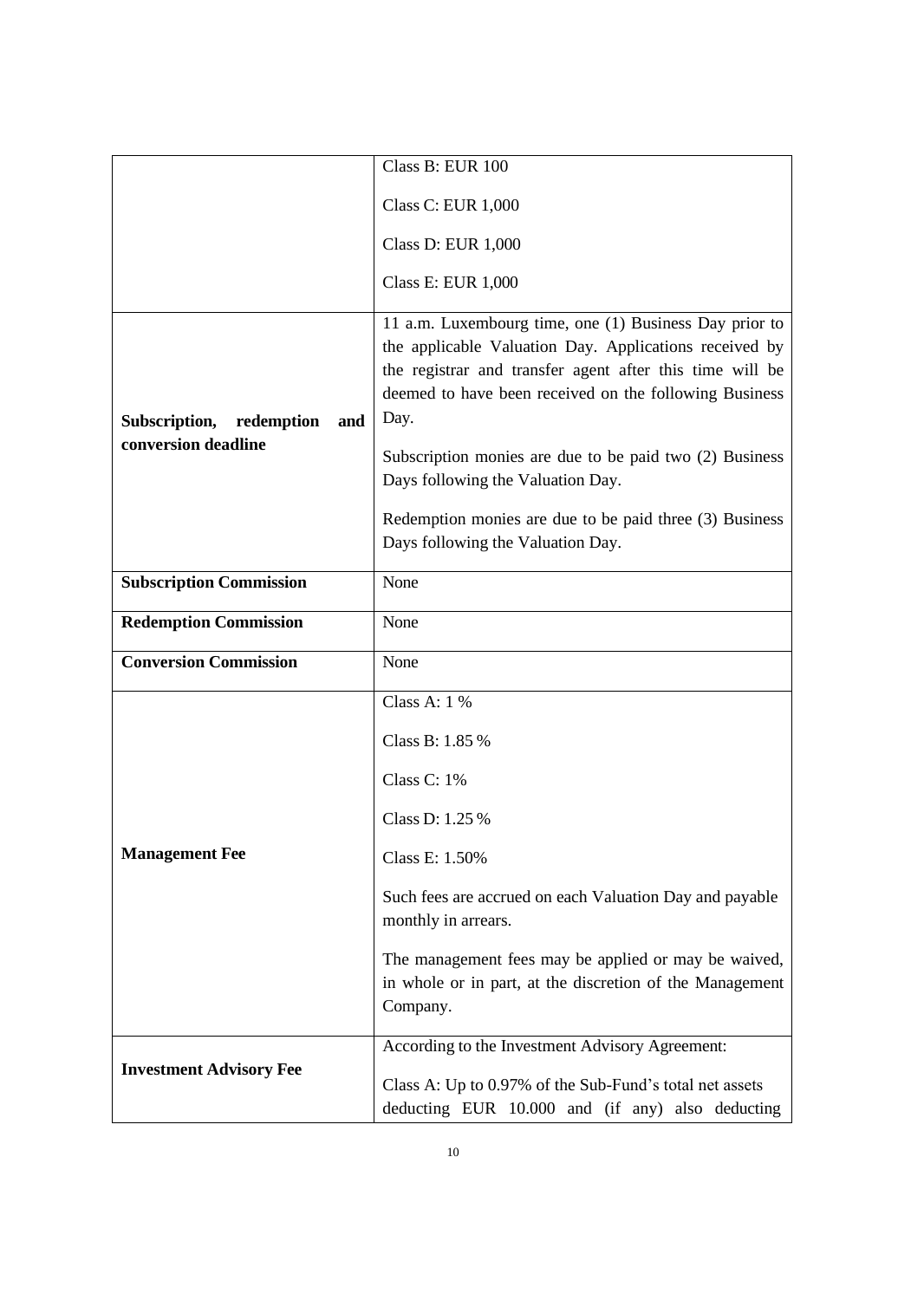|                        | payments to intermediaries out of the 1% of the<br>management fees paid to the Investment Manager.                                                                                                                                                               |
|------------------------|------------------------------------------------------------------------------------------------------------------------------------------------------------------------------------------------------------------------------------------------------------------|
|                        | Class B: Up to 1.82% of the Sub-Fund's total net assets<br>deducting EUR 10.000 and (if any) also deducting<br>payments to intermediaries out of the 1.85% of the<br>management fees paid to the Investment Manager.                                             |
|                        | Class C: Up to 0.97% of the Sub-Fund's total net assets<br>deducting EUR 10.000 and (if any) also deducting<br>payments to intermediaries out of 1 % of the management<br>fees paid to the Investment Manager.                                                   |
|                        | Class D: Up to 1.22% of the Sub-Fund's total net assets<br>deducting EUR 10.000 and (if any) also deducting<br>payments to intermediaries out of the 1.25% of the<br>management fees paid to the Investment Manager.                                             |
|                        | Class E: up to 1.47% of the Sub-Fund's total net assets<br>deducting EUR 10.000 and (if any) also deducting<br>payments to intermediaries out of the 1.50% of the<br>management fees paid to the Investment Manager.                                             |
|                        | Class A: 8%                                                                                                                                                                                                                                                      |
| <b>Performance Fee</b> | Class B: None                                                                                                                                                                                                                                                    |
|                        | Class C: None                                                                                                                                                                                                                                                    |
|                        | Class D: None                                                                                                                                                                                                                                                    |
|                        | Class E: None                                                                                                                                                                                                                                                    |
|                        | The Performance Fee will be allocated between the<br>Management Company and the Investment Advisor for<br>10% and 90% respectively. The Performance Fee may be<br>applied or may be waived, in whole or in part, at the<br>discretion of the Management Company. |